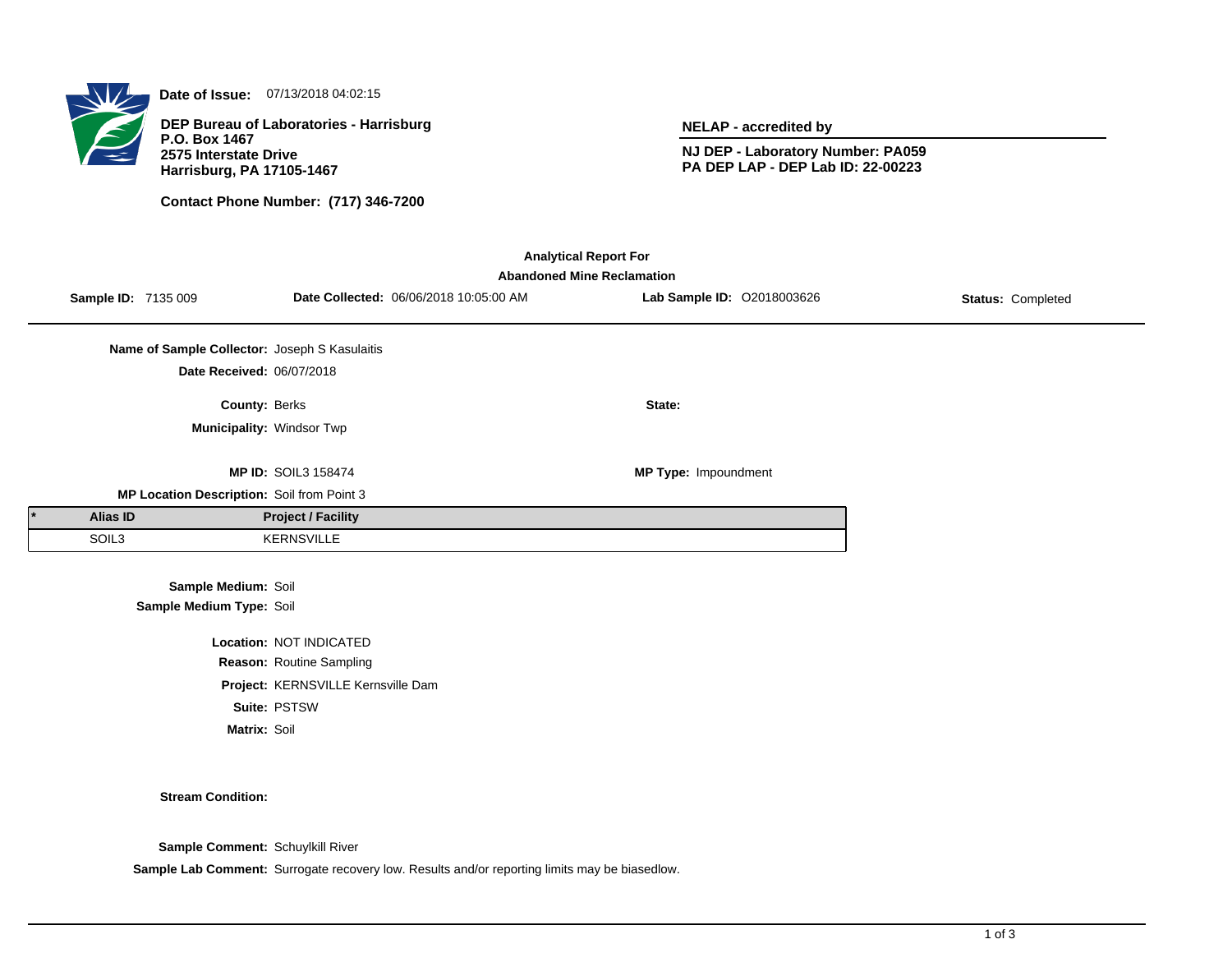## **Analytical Report For Abandoned Mine Reclamation**

| Sample ID: 7135 009                     | Date Collected: 06/06/2018 10:05:00 AM | <b>Lab Sample ID: 02018003626</b> | <b>Status: Completed</b> |                    |
|-----------------------------------------|----------------------------------------|-----------------------------------|--------------------------|--------------------|
| <b>Test Codes / CAS # - Description</b> | <b>Reported Results</b>                | Date And Time Analyzed            | <b>Approved by</b>       | <b>Test Method</b> |
| 72548<br>$4,4'$ -DDD                    | 10 UG/KG (U)                           | 07/11/2018 02:00 AM               | <b>MESPECHT</b>          | EPA 8081B          |
| 72559<br>4,4'-DDE                       | 10 UG/KG (U)                           | 07/11/2018 02:00 AM               | <b>MESPECHT</b>          | EPA 8081B          |
| 50293<br>$4,4'$ -DDT                    | 10 UG/KG (U)                           | 07/11/2018 02:00 AM               | <b>MESPECHT</b>          | <b>EPA 8081B</b>   |
| 15972608 Alachlor                       | 10 UG/KG (U)                           | 07/11/2018 02:00 AM               | <b>MESPECHT</b>          | EPA 8081B          |
| 309002<br>Aldrin                        | 10 UG/KG (U)                           | 07/11/2018 02:00 AM               | <b>MESPECHT</b>          | EPA 8081B          |
| 319846<br>alpha-BHC                     | 10 UG/KG (U)                           | 07/11/2018 02:00 AM               | <b>MESPECHT</b>          | EPA 8081B          |
| 5103719<br>alpha-Chlordane              | 10 UG/KG (U)                           | 07/11/2018 02:00 AM               | <b>MESPECHT</b>          | EPA 8081B          |
| 319857<br>beta-BHC                      | 10 UG/KG (U)                           | 07/11/2018 02:00 AM               | <b>MESPECHT</b>          | EPA 8081B          |
| 2675776<br>Chlorneb                     | 10 UG/KG (U)                           | 07/11/2018 02:00 AM               | <b>MESPECHT</b>          | EPA 8081B          |
| 510156<br>Chlorobenzilate               | 10 UG/KG (U)                           | 07/11/2018 02:00 AM               | <b>MESPECHT</b>          | EPA 8081B          |
| 1897456<br>Chlorothalonil               | 10 UG/KG (U)                           | 07/11/2018 02:00 AM               | <b>MESPECHT</b>          | EPA 8081B          |
| cis-Permethrin<br>54774457              | 10 UG/KG (U)                           | 07/11/2018 02:00 AM               | <b>MESPECHT</b>          | EPA 8081B          |
| 21725462<br>Cyanazine                   | 10 UG/KG (U)                           | 07/11/2018 02:00 AM               | <b>MESPECHT</b>          | EPA 8081B          |
| 1861321<br><b>DCPA</b>                  | 10 UG/KG (U)                           | 07/11/2018 02:00 AM               | <b>MESPECHT</b>          | EPA 8081B          |
| 319868<br>delta-BHC                     | 10 UG/KG (U)                           | 07/11/2018 02:00 AM               | <b>MESPECHT</b>          | EPA 8081B          |
| 60571<br><b>Dieldrin</b>                | 10 UG/KG (U)                           | 07/11/2018 02:00 AM               | <b>MESPECHT</b>          | EPA 8081B          |
| 2921882<br>Dursban                      | 10 UG/KG (U)                           | 07/11/2018 02:00 AM               | <b>MESPECHT</b>          | <b>EPA 8081B</b>   |
| 959988<br>Endosulfan I                  | 10 UG/KG (U)                           | 07/11/2018 02:00 AM               | <b>MESPECHT</b>          | EPA 8081B          |
| 33213659<br>Endosulfan II               | 10 UG/KG (U)                           | 07/11/2018 02:00 AM               | <b>MESPECHT</b>          | EPA 8081B          |
| 1031078<br><b>Endosulfan Sulfate</b>    | 10 UG/KG (U)                           | 07/11/2018 02:00 AM               | <b>MESPECHT</b>          | EPA 8081B          |
| 72208<br>Endrin                         | 10 UG/KG (U)                           | 07/11/2018 02:00 AM               | <b>MESPECHT</b>          | EPA 8081B          |
| 7421934<br>Endrin Aldehyde              | 10 UG/KG (U)                           | 07/11/2018 02:00 AM               | <b>MESPECHT</b>          | EPA 8081B          |
| 53494705<br><b>Endrin Ketone</b>        | 10 UG/KG (U)                           | 07/11/2018 02:00 AM               | <b>MESPECHT</b>          | EPA 8081B          |
| 2593159<br>Etridiazole                  | 10 UG/KG (U)                           | 07/11/2018 02:00 AM               | <b>MESPECHT</b>          | EPA 8081B          |
| <b>EXTRACTED DATE</b>                   | 06132018 Day                           | 07/11/2018 02:00 AM               | <b>MESPECHT</b>          | EPA 8081B          |
| 5103742<br>gamma-Chlordane              | 10 UG/KG (U)                           | 07/11/2018 02:00 AM               | <b>MESPECHT</b>          | EPA 8081B          |
| 76448<br>Heptachlor                     | 10 UG/KG (U)                           | 07/11/2018 02:00 AM               | <b>MESPECHT</b>          | EPA 8081B          |
| 1024573<br><b>Heptachlor Epoxide</b>    | 10 UG/KG (U)                           | 07/11/2018 02:00 AM               | <b>MESPECHT</b>          | EPA 8081B          |
| 118741<br>Hexachlorobenzene             | 10 UG/KG (U)                           | 07/11/2018 02:00 AM               | <b>MESPECHT</b>          | EPA 8081B          |
| 77474<br>Hexachlorocyclopentadiene      | 10 UG/KG (U)                           | 07/11/2018 02:00 AM               | <b>MESPECHT</b>          | EPA 8081B          |
| 58899<br>Lindane                        | 10 UG/KG (U)                           | 07/11/2018 02:00 AM               | MESPECHT                 | EPA 8081B          |
| Methoxychlor<br>72435                   | 10 UG/KG (U)                           | 07/11/2018 02:00 AM               | <b>MESPECHT</b>          | EPA 8081B          |
| 51218452 Metolachlor                    | 10 UG/KG (U)                           | 07/11/2018 02:00 AM               | MESPECHT                 | EPA 8081B          |
| 21087649<br>Metribuzin                  | 10 UG/KG (U)                           | 07/11/2018 02:00 AM               | <b>MESPECHT</b>          | EPA 8081B          |
| 1918167<br>Propachlor                   | 10 UG/KG (U)                           | 07/11/2018 02:00 AM               | MESPECHT                 | EPA 8081B          |
| 51877748 trans-Permethrin               | 10 UG/KG (U)                           | 07/11/2018 02:00 AM               | <b>MESPECHT</b>          | EPA 8081B          |